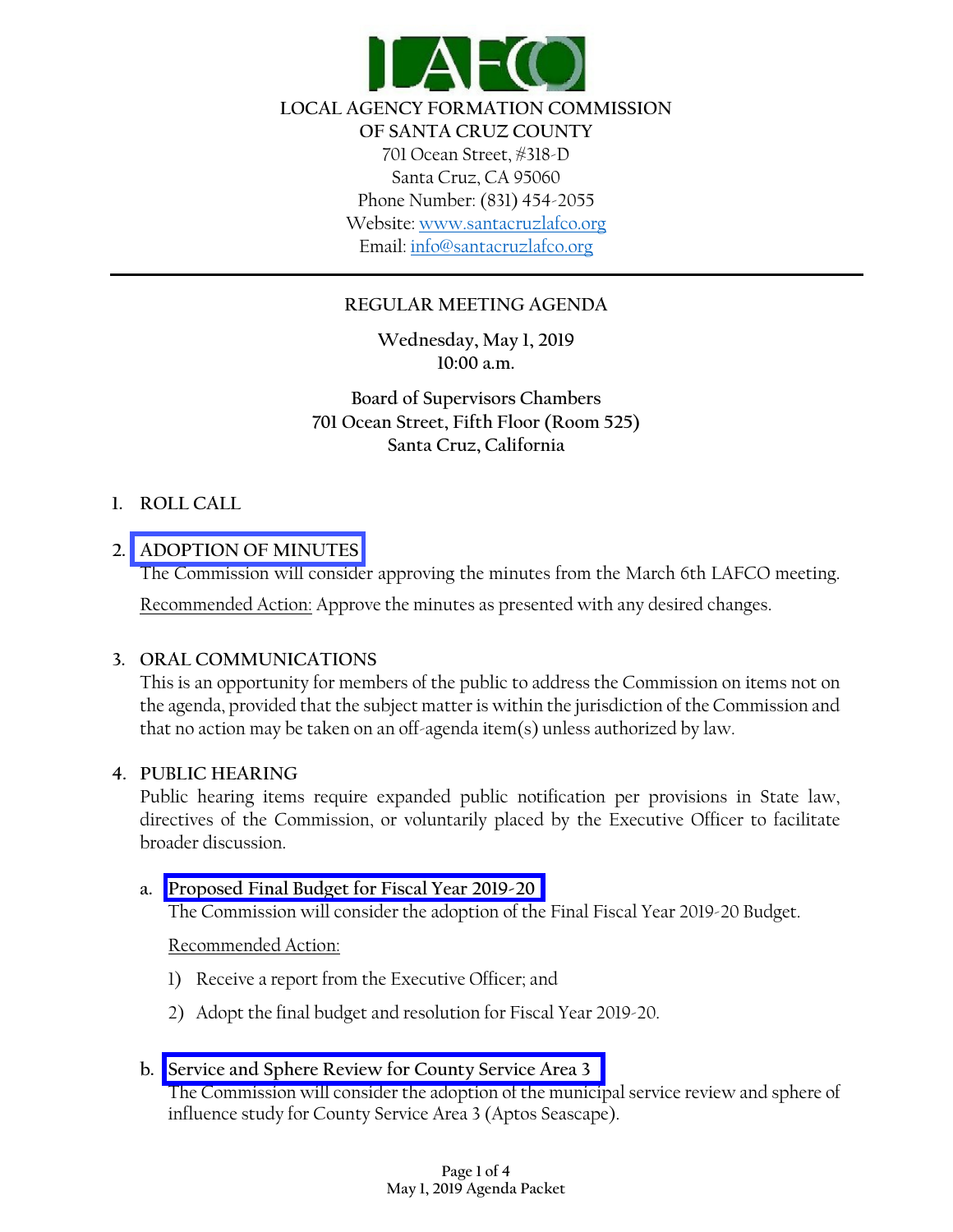# Recommended Action:

- 1) Find that pursuant to Section 15061(b)(3) of the State CEQA Guidelines, LAFCO determined that the sphere of influence review is not subject to the environmental impact evaluation process because it can be seen with certainty that there is no possibility that the activity in question may have a significant effect on the environment and the activity is not subject to CEQA;
- 2) Determine, pursuant to Government Code Section 56430, the Local Agency Formation Commission of Santa Cruz County is required to conduct a service review before, or in conjunction with an action to establish or update a sphere of influence;
- 3) Determine, pursuant to Government Code Section 56425, the Local Agency Formation Commission of Santa Cruz County is required to develop and determine a sphere of influence for County Service Area 3, and review and update, as necessary; and
- 4) Adopt the 2019 Service and Sphere Review for County Service Area 3.

# **c. [Service and Sphere Review for County Service Area 57](http://www.santacruzlafco.org/wp-content/uploads/2019/04/4c.-CSA-57-Combined.pdf)**

The Commission will consider the adoption of the municipal service review and sphere of influence study for County Service Area 57 (Woods Cove).

### Recommended Action:

- 1) Find that pursuant to Section 15061(b)(3) of the State CEQA Guidelines, LAFCO determined that the sphere of influence review is not subject to the environmental impact evaluation process because it can be seen with certainty that there is no possibility that the activity in question may have a significant effect on the environment and the activity is not subject to CEQA;
- 2) Determine, pursuant to Government Code Section 56430, the Local Agency Formation Commission of Santa Cruz County is required to conduct a service review before, or in conjunction with an action to establish or update a sphere of influence;
- 3) Determine, pursuant to Government Code Section 56425, the Local Agency Formation Commission of Santa Cruz County is required to develop and determine a sphere of influence for County Service Area 57, and review and update, as necessary; and
- 4) Adopt the 2019 Service and Sphere Review for County Service Area 57.

# **5. OTHER BUSINESS**

Other business items involve administrative, budgetary, legislative, or personnel matters and may or may not be subject to public hearings.

# **a. [Special Districts Regular Member Seat –](http://www.santacruzlafco.org/wp-content/uploads/2019/04/5a.-SD-Election-Combined.pdf) 2019 Election Results**

The Commission will receive an update on the recent election process to select a Special District representative for the regular member seat on LAFCO.

Recommended Action: Adopt a Resolution declaring the results of a selection process.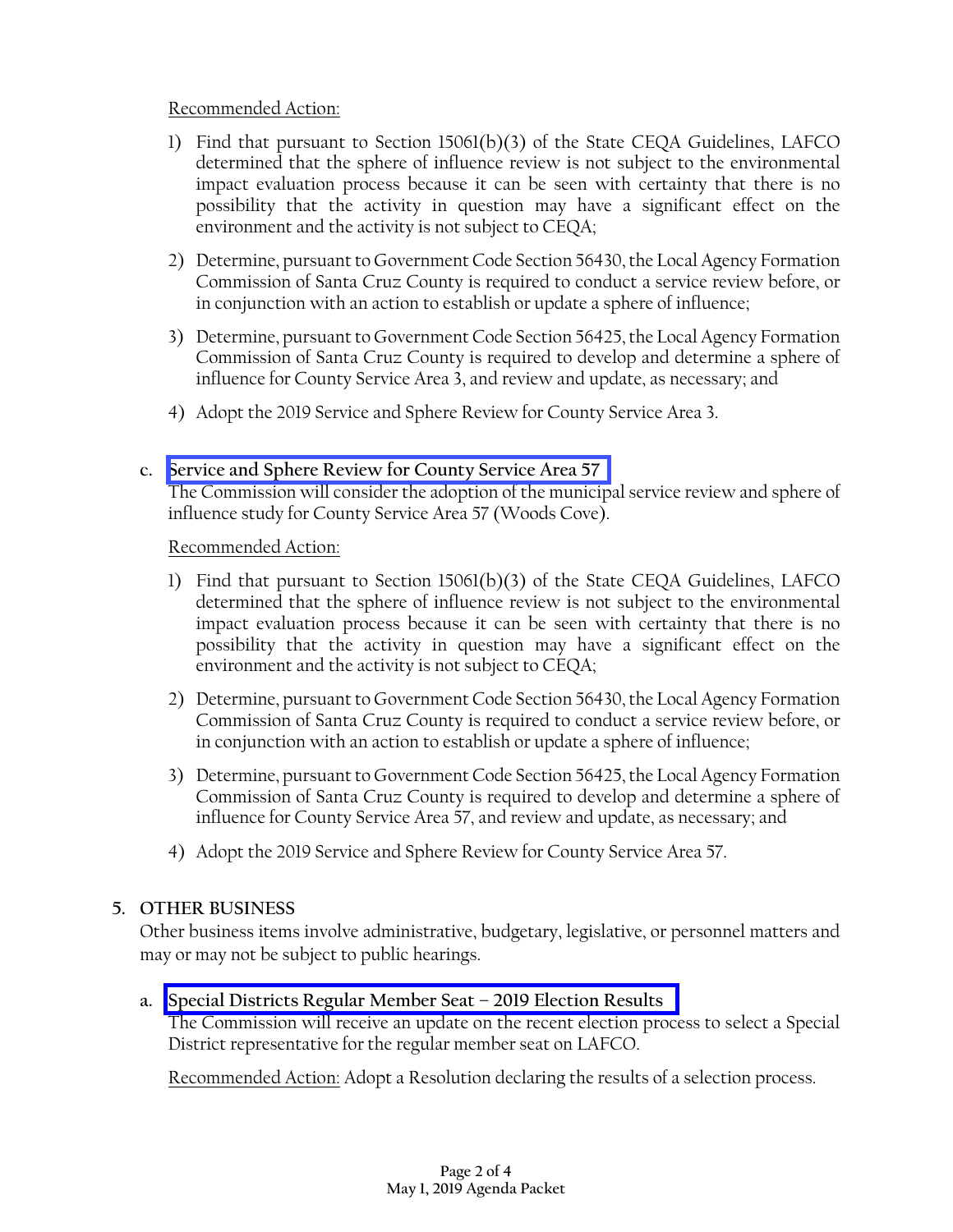## **b. [Mid-Year Adjustment to the Fiscal Year 2018-19 LAFCO Budget](http://www.santacruzlafco.org/wp-content/uploads/2019/04/5b.-Midyear-Adjust-FY-18-19-Combined.pdf)**

The Commission will consider approving a one-time fund transfer from Professional Services to Salaries and Benefits.

Recommended Action: Adopt a Resolution transferring funds from Professional Services to Salaries & Benefits.

#### **c. [Status of Active Proposals](http://www.santacruzlafco.org/wp-content/uploads/2019/04/5c.-Status-of-Proposals-Combined.pdf)**

The Commission will receive an update on active proposals as well as other related matters pending before LAFCO.

Recommended Action: Receive and file report.

### **6. SPECIAL BUSINESS**

**a. [Resolution of Appreciation for Commissioner Lowell Hurst,](http://www.santacruzlafco.org/wp-content/uploads/2019/04/6a.-Reso-of-Appreciation-Hurst-Combined.pdf) upon his Retirement from Elected Office, for Distinguished Public Service and Leadership** The Commission will consider the adoption of a resolution of appreciation for Commissioner Hurst's five years of service on LAFCO.

Recommended Action: Adopt Resolution and receive presentation by Chair Jim Anderson.

**b. [Resolution of Appreciation for Commissioner Tom LaHue,](http://www.santacruzlafco.org/wp-content/uploads/2019/04/6b.-Reso-of-Appreciation-LaHue-FINAL-Combined.pdf) upon his Retirement from Elected Office, for Distinguished Public Service and Leadership** The Commission will consider the adoption of a resolution of appreciation for Commissioner LaHue's four years of service on LAFCO.

Recommended Action: Adopt Resolution and receive presentation by Chair Jim Anderson.

**c. [Resolution of Appreciation for Commissioner Donna Lind,](http://www.santacruzlafco.org/wp-content/uploads/2019/04/6c.-Reso-of-Appreciation-Lind-Combined.pdf) upon her Retirement from Elected Office, for Distinguished Public Service and Leadership** The Commission will consider the adoption of a resolution of appreciation for Commissioner Lind's seven years of service on LAFCO.

Recommended Action: Adopt Resolution and receive presentation by Chair Jim Anderson.

**d. [Resolution of Appreciation for Executive Officer Pat McCormick,](http://www.santacruzlafco.org/wp-content/uploads/2019/04/6d.-Reso-of-Appreciation-McCormick-Combined.pdf) upon his Retirement from LAFCO, for Distinguished Public Service and Leadership** The Commission will consider the adoption of a resolution of appreciation for Pat McCormick's 38 years of service as LAFCO's Executive Officer.

Recommended Action: Adopt Resolution and receive presentation by Chair Jim Anderson.

# **7. WRITTEN CORRESPONDENCE**

None